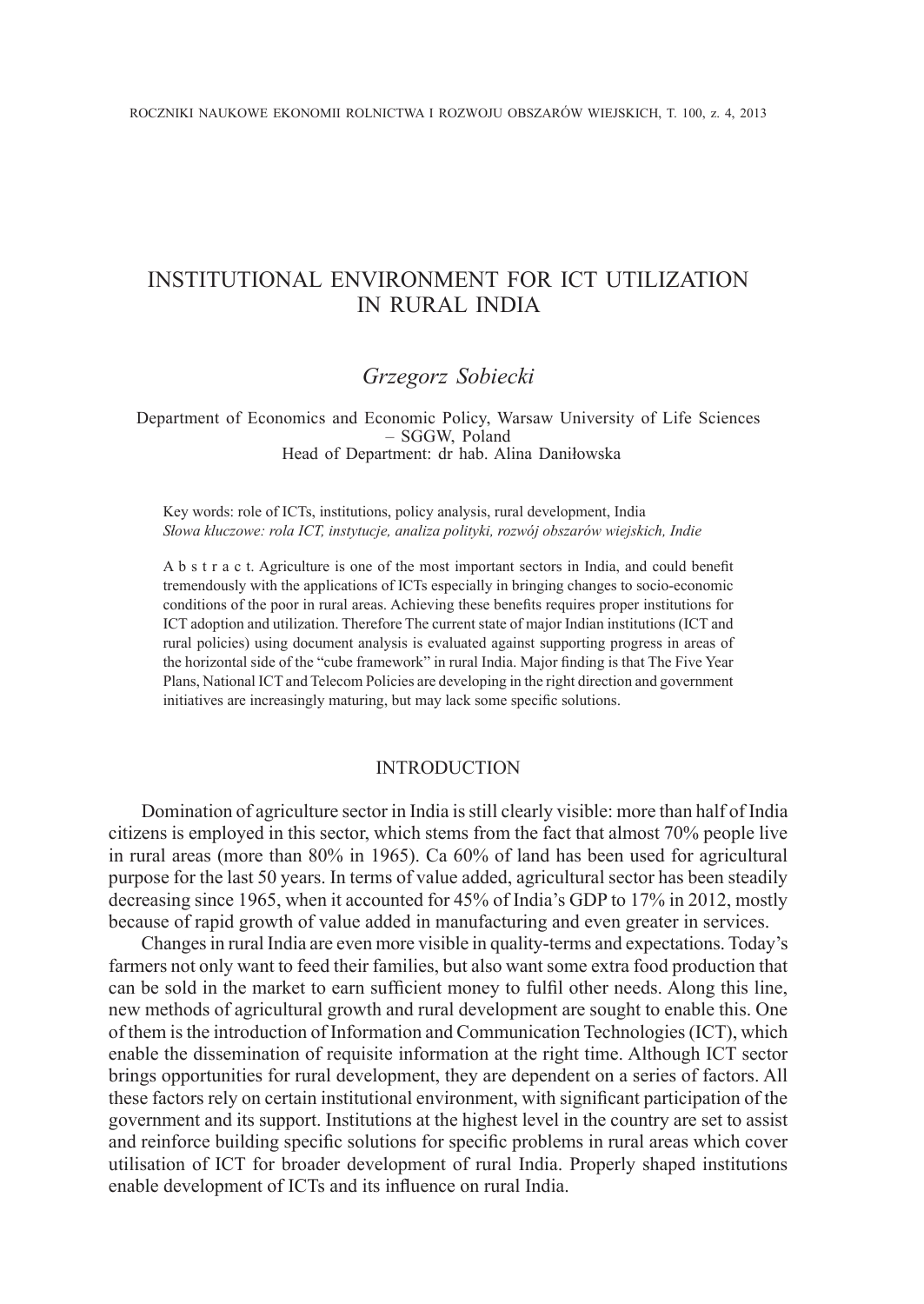#### GOAL AND METHOD

The field of research that examines the link between information and communication technologies and socioeconomic development (which is referred to as ICTD or ICT4D<sup>1</sup> ) has been carried forward by researchers mapping methods from their disciplines onto this terrain. The ICT4D community has searched for comprehensive and adequate conceptual frameworks. In 2003, the United Nations Regional Commission for Latin America and the Caribbean (UN-ECLAC) proposed a three-dimensional conceptual framework that models the transition toward information societies as the interplay among technology, policy, and social change, a so-called "cube framework". It has its theoretical roots in Schumpeterian innovation theory [Hilbert 2012]. In line with the Schumpeterian school of thought, the first enabling factor for the associated socio-economic transformations is the existence technological infrastructure: hardware infrastructure and generic software services. Additionally, capacity and knowledge are the human requirements to make use of these technologies. These foundations (horizontal green dimension in Figure) are the basis for the digitization of information flows and communication mechanisms in different sectors of society. More and better information and communication furthers the development of a society. Aside from its reliance on technology, ICT4D also requires an understanding of community development, poverty, agriculture, healthcare, and basic education.

Based on the "cube framework" an ICT4D analysis framework was compiled by the author [Sobiecki 2012] which comprises of a set of complementary vertically-aligned groups of factors of ICT development. Major factors for ICT development and influence on economy are grouped into:

- diagonal side of the cube:
	- institutions & regulations (environment for other categories),
- horizontal side of the cube:
	- technology (innovations),
	- market implementation (profitability and business environment),
	- accessibility (physical presence),
	- affordability (reasonable price),
	- know-how (knowledge to use),
	- adoptability (acceptance).

Progress in all of these areas makes the development of ICTs complete and enables the society (vertical side of the cube) to develop – utilize (apply) ICTs in real life.

In terms of rural development it means that ICT may enable farmers not only to develop better in terms of production, but also to have better lives because the access to accurate, current prices and the demands of the products gives them opportunity and more market power to negotiate which improves their incomes. Second, they may have access to agriculture information on efficient grooving crops, weather dealing with climate change, drought, poor soil, erosion and pests etc. ICTs may also give access to national and international markets for the farmers. In terms of societal development – great distances between villages become smaller. ICT may contribute to a favourable policy on development and sustainable growth of the agriculture sector [Motes 2010].

<sup>1</sup> Further reading: Heeks [2008], Sutinen, Tedre [2010], Unwin [2009], Harindranath, Sein [2007], Kleine [2013].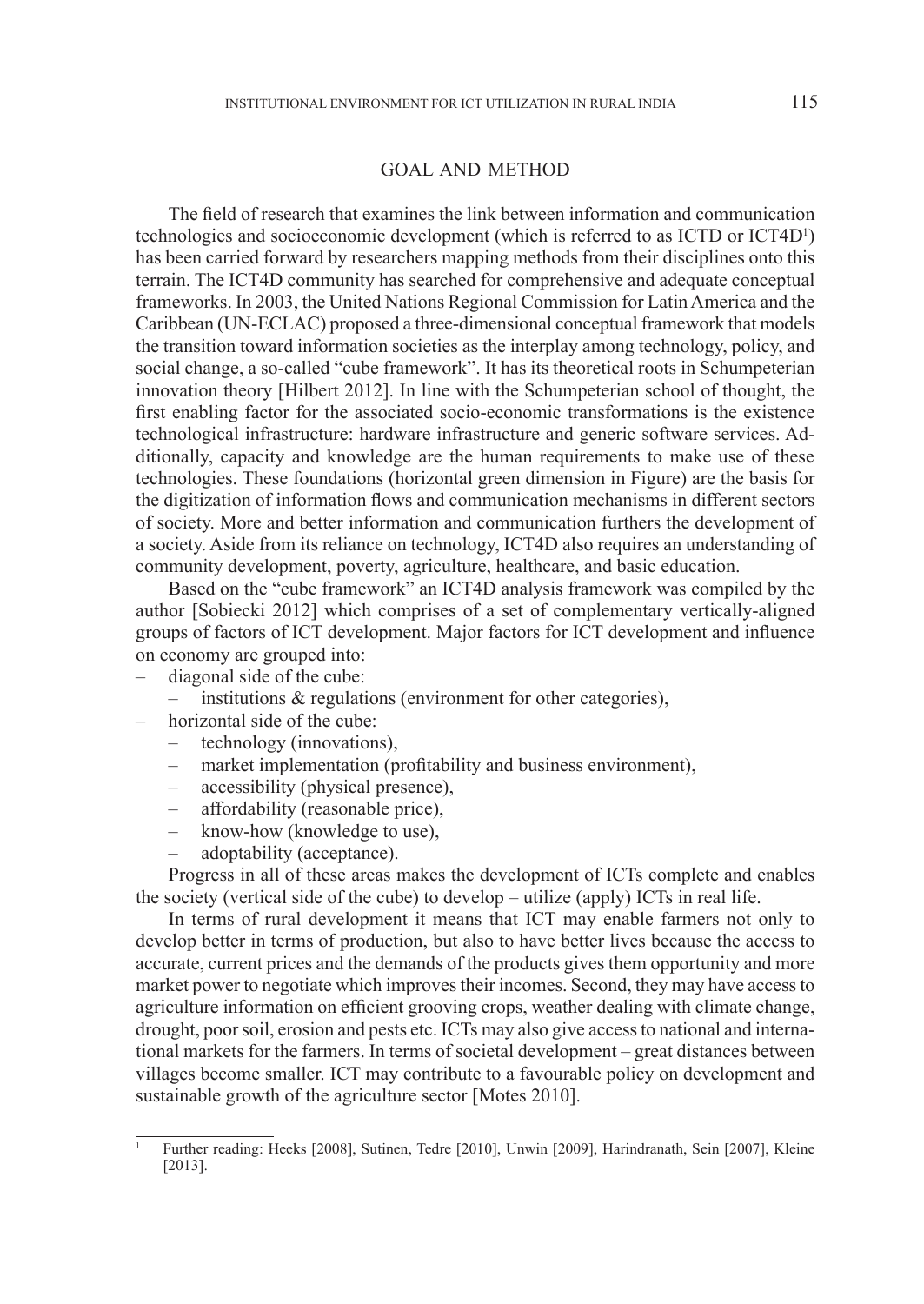116 GRZEGORZ SOBIECKI

This paper focuses on the diagonal side of the cube with respect to the horizontal side. The current state of major Indian institutions (ICT and rural policies) using document analysis are evaluated against supporting progress in areas of the horizontal side of the cube in rural India.

Documents which are being evaluated are: recent Five year plan (2012-2017), National Telecom Policy 2012 and chosen public initiatives/activities run, initiated or funded by central government (Ministry of Rural Development and Ministry of Communications and Information Technology), state governments and major public and non-government organizations (IAMAI, NASSCOMM).These documents cover major sources of institutional environment for development of ICT in rural India. General law and economic system, pure ICT or pure rural development policies (e.g. poverty reduction) as well as specific institutional solution in states (except for funded programmes) lie beyond the scope of the article.

### LITERATURE REVIEW

The directions of institutional change in Indian agriculture sector and ICT sector have been widely discussed. S.M. Pal et. al. [2003] review broadly existing theories of institutional economics and examine the roles of the government, the state, markets and collective actions for evolving the knowledge-intensive agriculture in India [Motes 2010]. Research on role of ICT in Indian socioeconomic development: in general as well as in rural areas have also been undertaken several times. Geoff Walsham [2010] used the published academic literature to examine ICT-based initiatives and their impact on the broader development of India, described remaining problems and suggested approaches for the future. A. Garai et. and B. Shadrach [2006] analysed the potentials of ICT for a holistic development of India, with special focus on rural development process, "by infusing knowledge connectivity to human agencies while smoothening the nation's migration from an agrarian society to a knowledge society". They asses developmental impact of ICT on society using the human development measurement tools. Many authors contributed to the subject by evaluating specific initiatives, being a part of general institutional environment. Among them are C.J. Glendenning and P.P. Ficarelli [2012], G. Kumar and R. Sankarakumar [2012], T.M. Qaisar et. al. [2011], S.Y. Bhor et. al. [2010] and many others.

There are, however, none known research specifically on subject being the goal of this article, that is on institutions supporting the ICT development in rural areas of India. This article aims at fulfilling this gap.

## ANALYSIS

#### GENERAL REFORMS AND REGULATIONS

The spread of ICTs began accelerating in India with the liberalization of the telecommunications sector as part of the New Economic Policy in July 1991. Throughout the early 1990s, various aspects of the telecommunications industry were opened to the private sector, including radio paging and mobile phones. The government's New Telecom Policy of 1999 and New Internet Policy of 1998 have further spurred the growth of the ICT sector, resulting in a large number of manufacturing units and internet service providers (ISP) setting up bases in the country. Since the deregulation of the telecommunications sector in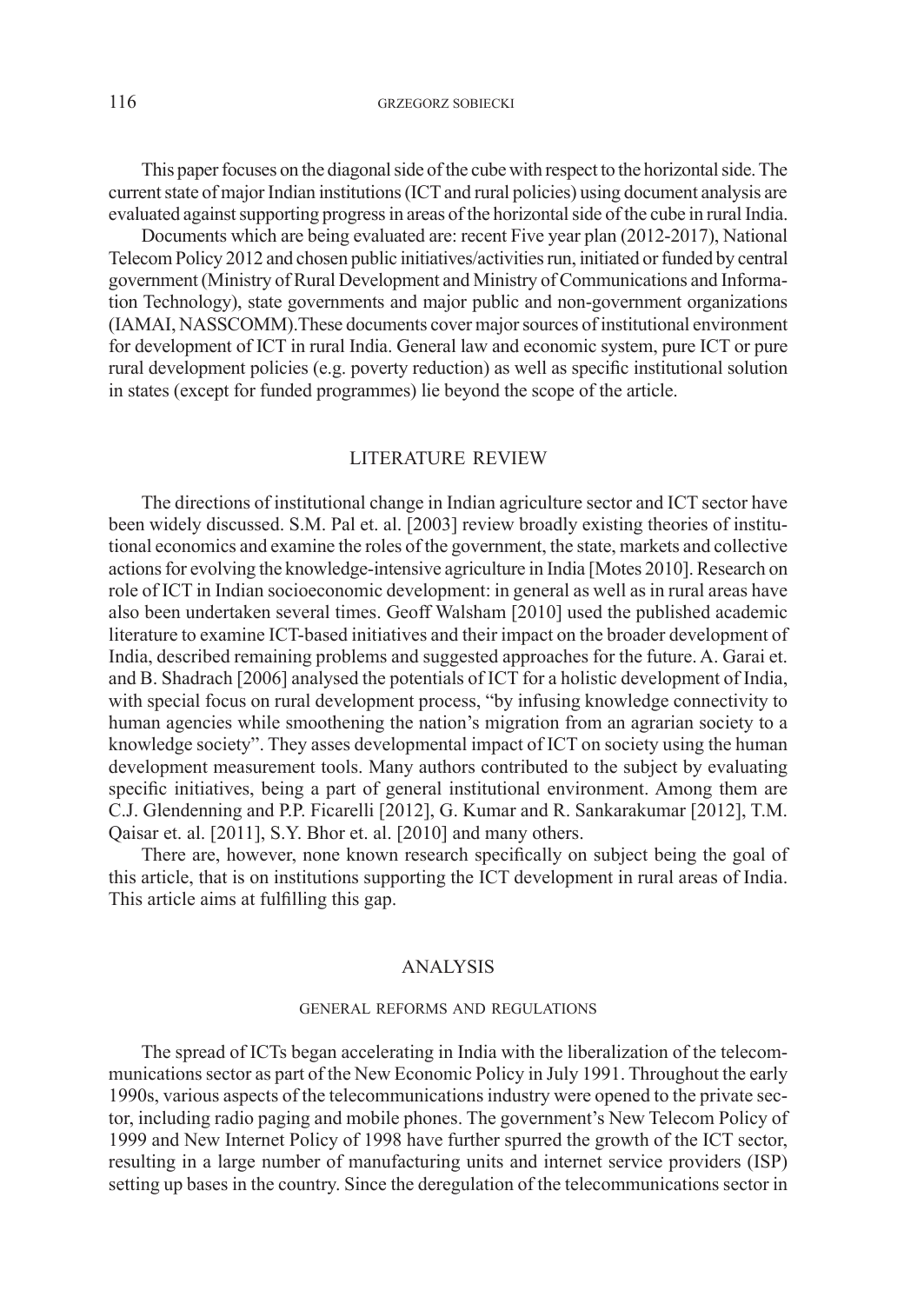the late 1990s, users in India have been able to choose among hundreds of different public and private service providers [FreedomHouse 2012].

The Indian economy since independence in 1947 is based on multi-level planning through the institutions of five-year plans, medium-term plans, annual plans, state plans and specific policies. The plans are built, developed, implemented and monitored by the Planning Commission, established in 1950. The Commission's mission is to gather information on the state of country development, exploring the possibilities of further development and plan the best use of the resources of the country, by setting quantitative indicators to be achieved. The institution of the plans evolved from a highly centralized specific planning to setting a mission, vision and strategies for development and decision-making on national priorities. The master executive authority is the government, who also finances its implementation via its agencies [Sobiecki 2012].

Current, Twelfth Five Year Plan for years 2012-2017 [Planning Commission 2011] relies on an extensive range of government programmes (mentioned further), which cover a wide variety of sectors, to help achieve the inclusive and sustainable growth. Unlike in the Eleventh Five Year Plan, there are only a few targets specifically for ICT in rural areas set. One of the targets for the Telecommunication Sector however is "Mobile access to all villages and increase rural teledensity to 70 per cent by 2017." In the specific plan for rural development, however, we do not find tasks based on ICT development in rural India, which shows that role of ICTs has been under-valuated. There are no new initiatives as well in rural development, nor skill development, which may be considered as a drawback in comparison with the  $11<sup>th</sup>$  plan, where more than 10 targets concerning Network Expansion and Rural Telephony were set<sup>2</sup>. The explanation for this may be need to concentrate in the general plan on still-not-enough-developed fundamental areas like improving sanitation conditions, providing drinking water and electricity, teaching basic skills, while leaving existing projects concerning ICT development in rural areas intact.

## NATIONAL POLICIES

In 1999 an important policy was introduced (New) National Telecom Policy 1999, which announced a new era in ICT sector. Completely new approach and goals were set. Among the objectives were: "Strive to provide a balance between the provision of universal service to all uncovered areas, including the rural areas, and the provision of high-level services capable of meeting the needs of the country's economy", "Encourage development of telecommunication facilities in remote, hilly and tribal areas of the country", "Transform in a time bound manner, the telecommunications sector to a greater competitive environment in both urban and rural areas providing equal opportunities and level playing field for all players", "Encourage development of telecom in rural areas making it more affordable by suitable tariff structure and making rural communication mandatory for all fixed service providers." and "Increase rural teledensity from the current level of 0.4 to 4 by the year 2010 and provide reliable transmission media in all rural areas" [*National Telecom…* 1999].

<sup>2</sup> Among them we find: one telephone per three rural households by 2007; One phone per two rural households by 2010; 200 million rural connections by 2012 (i.e. a rural teledensity of 25%); For rural telephony the infrastructure will be shared at least amongst three service providers; To support for development of general telecom infrastructure in rural areas, initially pilot projects would be undertaken for the same [Planning Commission 2006].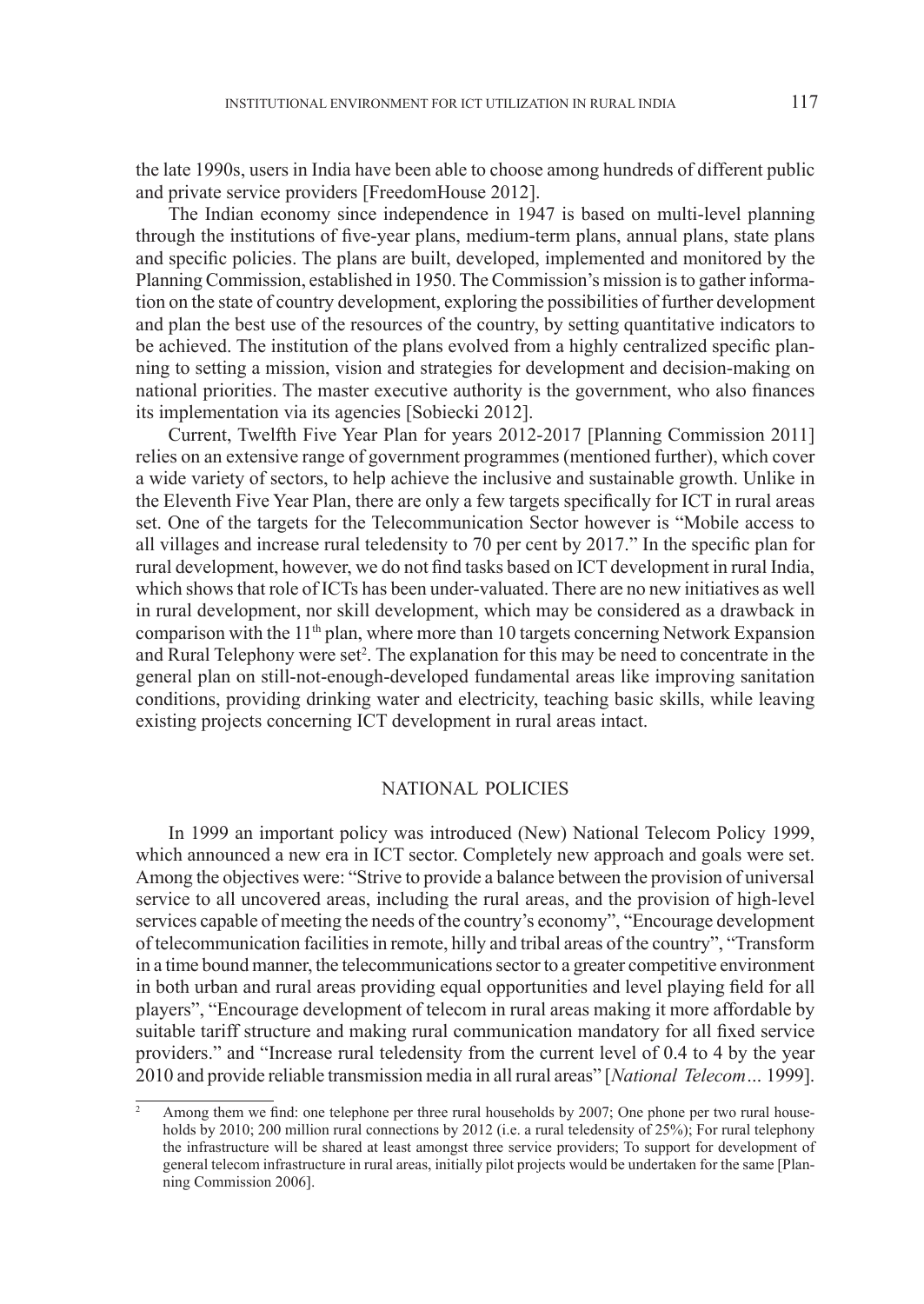The stated objectives of the draft National IT policy include the goals of making at least one individual of every household e-literate and of leveraging ICTs for key social sector initiatives like education, health, rural development and financial services to promote equity and quality. Equally significant are the objectives of enabling access to content and ICT applications by differently-abled people to foster inclusive development and of encouraging use of mobile phones for value added services and transactional services such as financial services. The stated mission draft National Telecom Policy 2011 included creating a knowledge based society through proliferation of broadband facilities in every part of the country. Its objectives include enabling citizens to participate in and contribute to e-governance in key sectors like health, education, banking etc. to ensure equitable and inclusive growth and to reposition the mobile phone from a mere communication device to an instrument of empowerment that combines communication with proof of identity, fully secure financial and other transaction capability, multi-lingual services and a whole range of other capabilities that ride on them and transcend the literacy barrier [Gulat 2011].

National Telecom Policy 2012 continued this path. Most of this policy was to underscore the imperative that sustained adoption of technology would offer viable options in overcoming developmental challenges in education, health, employment generation, financial inclusion and "much else. [*National Telecom…* 2012]. Therefore in the multilevel scheme of the policy, the first point of the mission in NTP 2012 was "To develop a robust and secure state-of-the-art telecommunication network providing seamless coverage with special focus on rural and remote areas for bridging the digital divide and thereby facilitate socio-economic development" [*National Telecom…* 2012]. Among the objectives we find "Increase rural teledensity from the current level of around 39 to 70 by the year 2017 and 100 by the year 2020.", and "Simplify the licensing framework to further extend converged high quality services across the nation including rural and remote areas. This will not cover content regulation." [*National Telecom…* 2012]. There is a whole section (strategy) aimed at rural areas, where the goal is "To develop an eco-system for broadband in close coordination with all stakeholders, including Ministries/ Government Departments/ Agencies to ensure availability of media for last mile access, aggregation layer, core network of adequate capacity, affordable equipment including user devices, terminals and Customer Premise Equipment and an environment for development of relevant applications. Formulate policies to promote competition by encouraging service providers, whether large or small, to provide value added services under equitable and nondiscriminatory conditions", "To lay special emphasis on providing reliable and affordable broadband access to rural and remote areas by appropriate combination of optical fibre, wireless, VSAT and other technologies. Optical fibre network will be initially laid up to the village panchayat level (…). Extension of optical fibre connectivity from village panchayats to be taken up progressively to all villages and habitations. (…)" and "To stimulate the demand of broadband applications and services, work closely with Department of IT in the promotion of local content creation in regional languages which would enhance the investment in All-Internet Protocol (IP) networks including NGN". No skill development in ICT area is set as a strategic field." [*National Telecom…* 2012].

National Policy on Electronics 2012 is expected to create an indigenous manufacturing eco-system for electronics in the country therefore does not rely on rural areas. Only in one of the 14 objectives in the draft of the policy one could find [*Approval of National…*  2012] "To use technology to develop electronic products catering to domestic needs, including rural needs and conditions, as well as international needs at affordable price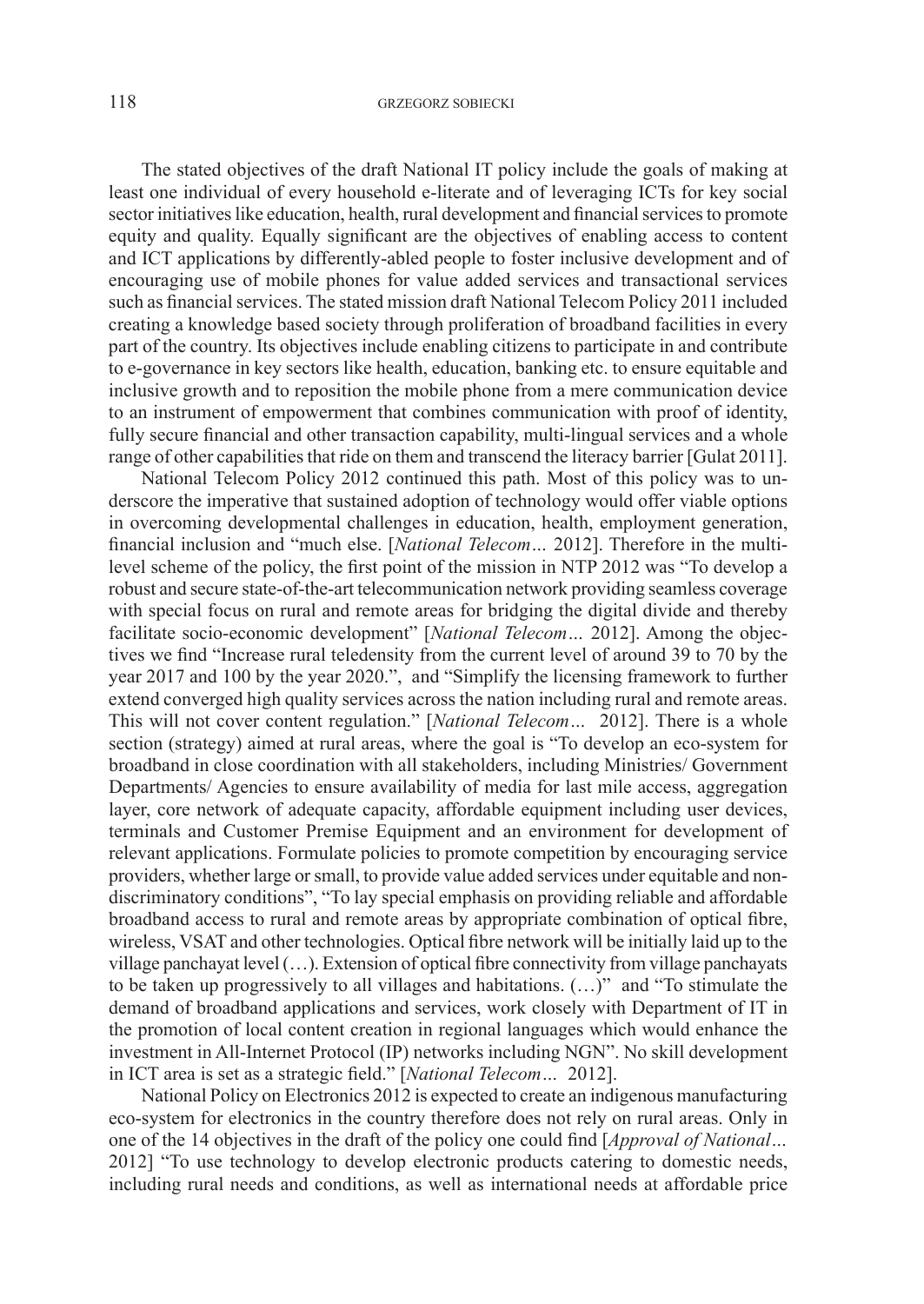points". In final version this objective was changed into "To use technology to develop electronic products catering to domestic needs and conditions at affordable price points" [*National Policy…* 2012].

Among programmes of the Ministry of Rural Development we find five major programmes: Rural Employment, Rural Livelihoods, Rural Connectivity, National Social Assistance and Caring for the Differently Abled. In the livelihood programme (Aajeevika-National Rural Livelihoods Mission, NRLM) ICT are mentioned only once: Aajeevika will coordinate with the financial sector and encourage use of Information, Communication & Technology (ICT) based financial technologies, business correspondents and community facilitators like "Bank Mitras" [*Annual report…* 2012]. In the rural employment programme the Ministry has strongly supported the use of Information Communication Technology (ICT) to improve programme efficiency, streamline processes as well as place information in public domain via e-FMS (an electronic Fund Management System), e-MMS (Electronic Muster Management System).

## NASSCOMM AND IAMAI

NASSCOMM, National Association of Software and Services Companies is the biggest industry association for the IT-BPM sector, established in 1988. Its members represent 95 per cent of industry revenues. The objective of NASSCOMM is to build a growth led and sustainable technology and business services sector in the country. Its mission covers general ICT development, however without mentioning the support for rural development. NASSCOMM runs couple of programmes: Global Trade Development, educational Sector Skills Council (EdI), National Skills Registry for IT/ITES Professional (NSR-ITP), Diversity & Inclusivity, Domestic Market Forum, National Skills Registry, but none of them aims directly at or covers the rural development issue [NASSCOM 2013].

IAMAI, Internet And Mobile Association of India is another not-for-profit industry body. It was registered under the Societies Act, 1986. Its mandate is to expand and enhance the online and mobile value added services sectors [IAMAI 2013]. The association's activities include promoting the inherent strengths of the digital economy, evaluating and recommending standards and practices to the industry. IAMAI is the only specialized industry body in India representing the interests of online and mobile value added services industry. IAMAI provides yearly reports on the state of ICT development in India on digital advertising, mobile VAS, online entertainment, general Internet development (I-Cube) with specific version dedicated to rural India, mobile Internet and social media in India. IAMAI generally underlines the need to support digital revolution in rural India [*Digital India…* 2009] pointing out that there are 5 broad areas which if taken together and deployed over internet would truly empower rural India by providing much needed economic security: Healthcare, Education, Poverty alleviation, Democracy/Governance, Commerce, and recommends specific actions and changes in law and regulations to improve access, affordability, application and adoptability, but does not run or funds any programmes by itself.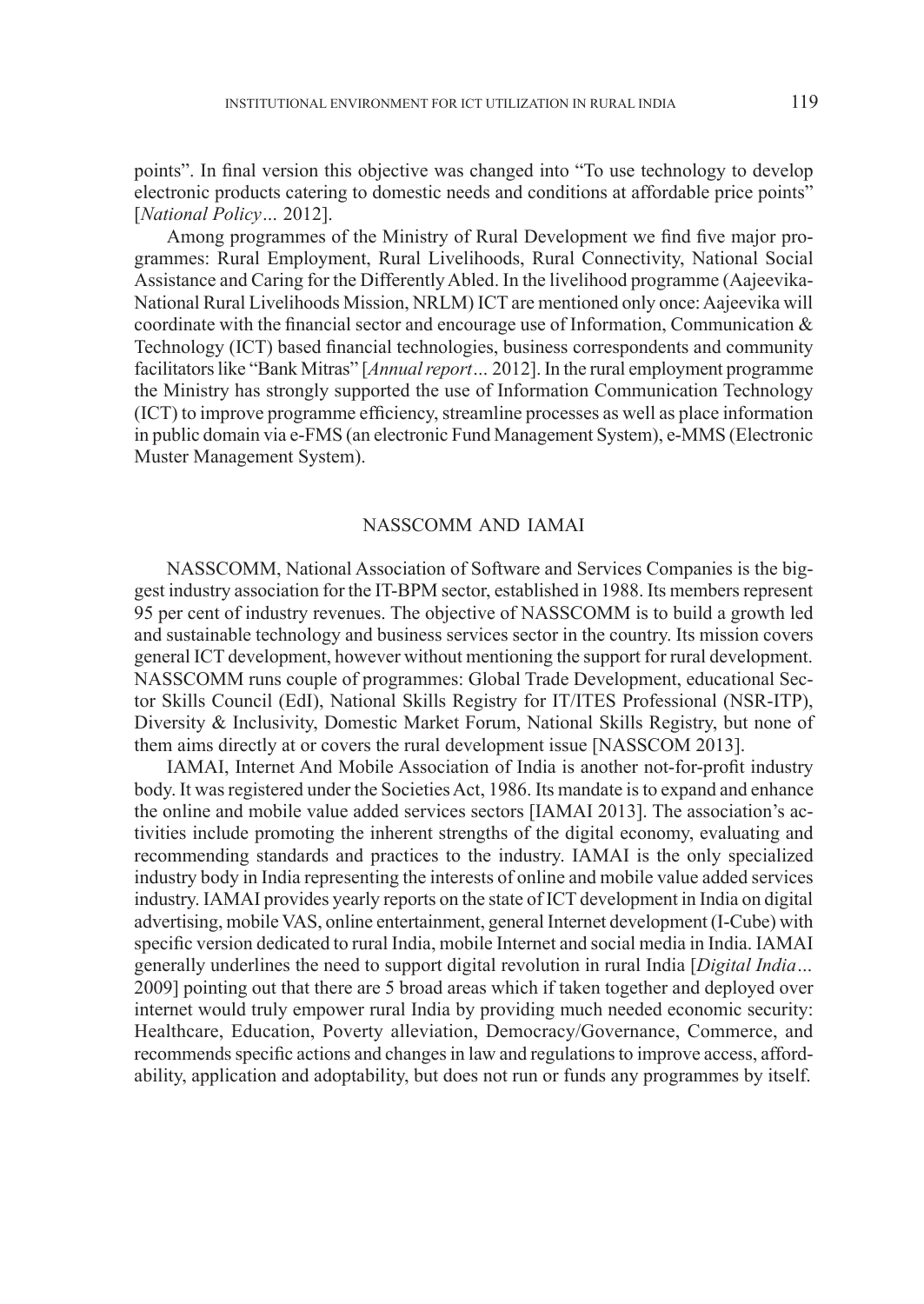#### MAJOR GOVERNMENTS INITIATIVES

The flagship project of the government in India is NeGP (National e-Governance Plan) [NeGP 1, 2013], that has been underway since 2005. The NeGP aims at improving delivery of Government services to citizens and businesses with the following vision: *"Make all Government services accessible to the common man in his locality, through common service delivery outlets and ensure efficiency, transparency & reliability of such services at affordable costs to realise the basic needs of the common man"* [NeGP 2, 2013]. NeGP therefore is one of the biggest central government projects and comprises 31 mission mode projects (MMPs), which are further classified as state, central or integrated projects. None of the central government mission mode projects<sup>3</sup> is aimed at rural development nor at ICT.

One of the most important for rural areas MMPs on the state level is e-Panchayat, providing comprehensive software solution attempting automation of Gram Panchayat (local self-governments) functions. National Land Records Modernization Programme (NLRMP) is another MMPs on a state level with main objective to modernize the land records system in the country. NeGP implementation involves setting up of common and support IT infrastructure such as: Common Services Centres (CSCs), State Wide Area Networks (SWANs), State Data Centres (SDCs) and National e-governance Service Delivery Gateway. The CSCs provide high quality and cost-effective video, voice and data content and services, in the areas of e-governance, education, health, telemedicine, entertainment as well as other private services. A highlight of the CSCs is that it offer web-enabled egovernance services in rural areas, including application forms, certificates, and utility payments such as electricity, telephone and water bills. In addition to the universe of G2C services, the CSC Guidelines envisage a wide variety of content and services.

There are about 90,000 CSCs operational in various parts of India. With India having about 600,000 villages, each Common Service Centre on an average serves about 6 villages approximately [*Internet in rural…* 2011]. SWAN is also an important ingredient for the success of the CSC scheme, as it is the backbone for CSCs with its optic fibre bandwidth connectivity.

Other notable Government initiatives include Sarva Shiksha Abhiyan (SSA) and the National Rural Employment Guarantee Act (NREGA) scheme. The SSA has helped computer literacy to rise among school children while also increasing Internet awareness and usage. As part of NREGA, a web based system has been designed that villagers can use for their personal use and obtain their payment online, while also storing their money safely. The scheme provides a legal guarantee for 100 days of employment in every financial year to adult members of any rural household [*Internet in rural…* 2011].

T.M. Qaisar et. al. [2011] show in their analysis that vast majority of the agricultural information services via ICT are initiated, implemented by public organization (international organizations, NGOs, central government, state government, national agricultural research centre and other): 54 out of analysed 69. In terms of funding – public organizations' share is even greater: 67 out of 75.

<sup>3</sup> These project's names are: Banking, Central Excise, e-Office, Income Tax, Insurance, IVFRT, MCA21, MNIC/UID, Passport, Pensions, Post.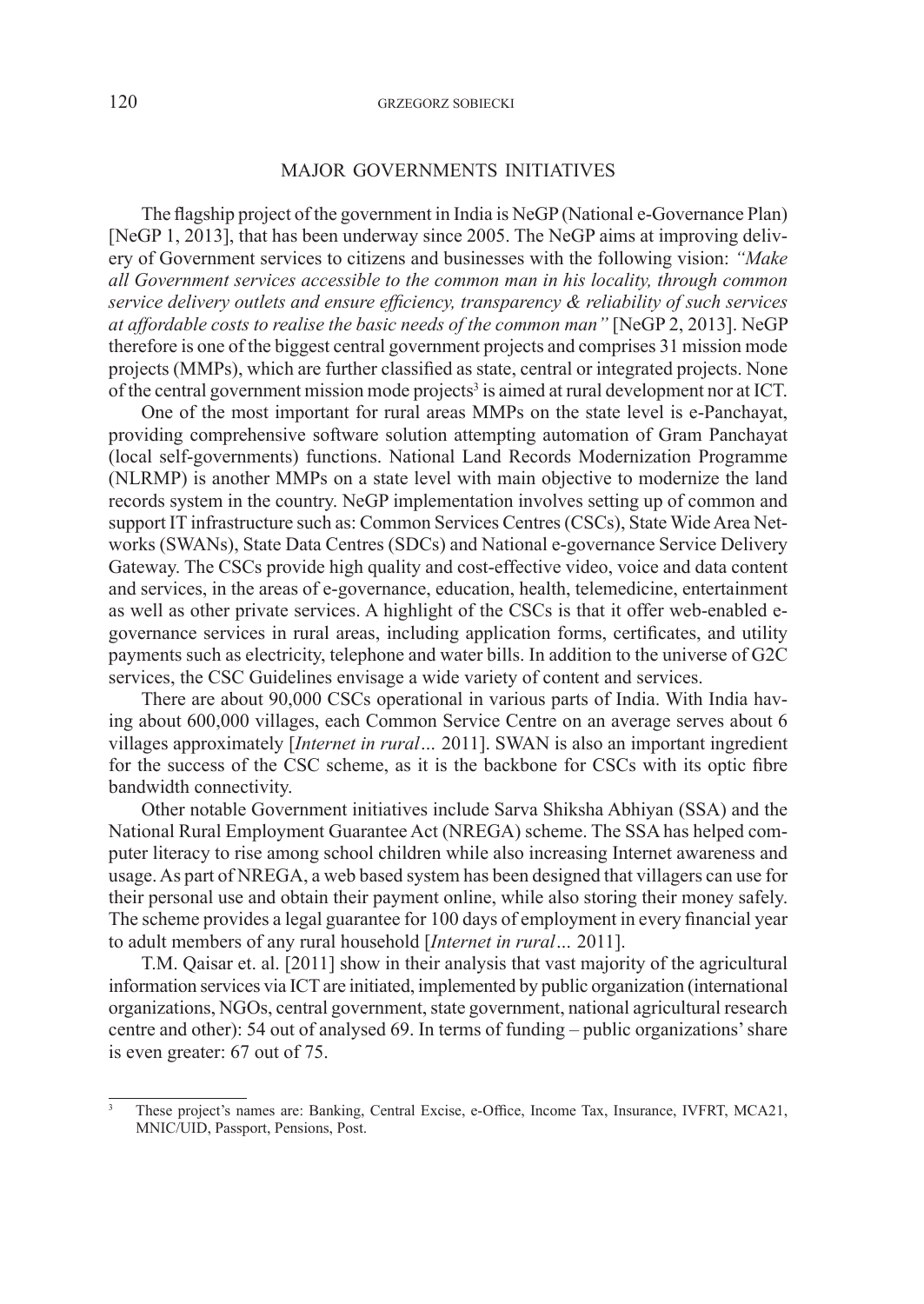#### DISCUSSION AND RECOMMENDATIONS

Agriculture is one of the most important sectors in India, and could benefit tremendously with the applications of ICTs especially in bringing changes to socio-economic conditions of poor in backward areas.

The Five Year Plans, National ICT and Telecom Policies of the Indian Government are developed in the right direction and the government initiatives are increasingly maturing, but may lack some specific solutions.

As X. Fua and S. Akter show in their study<sup>4</sup>, the most important problem for majority of farmers in adopting ICT is 'Tendency of following traditional method of cultivation', followed by 'Language of data information provided by ICT media are not able to access', 'Poor rainfall and irrigation facilities make dispassionate to access ICT application on agriculture' and 'Market information on price, supply and demand adversely affect the price paid to the farmers' [Fua 2012]. These problems are still not faced by the institutional solutions. Therefore the author recommends some changes.

Achievements of India's rural telephony objectives needs to be approached in a holistic and integrative manner wherein not only due policy and regulatory glitches need to be ironed out, but also various procedural concerns also need to be addressed. A good example is the system of European Union programmes and projects within them on specific subjects.

Many programmes and policies respond to the problems of inadequate physical and financial resources, technical capabilities and extremely limited computerization – concentrating on delivering infrastructure, services that facilitate solving problems of rural folks and markets (i.e. PPP), but seem to forget about the human factor. There are programmes addressing the problem of languages in ICT services (i.e. Technology Development for Indian Languages [*Technology development…* 2013]), but still the central policies and general institutional framework lack underlining the role of know-how in ICT and attitude towards ICT in rural areas. A step forward may be a central government initiative "e-Governance in Municipalities" that envisages covering Urban Local Bodies (ULBs) to improve the efficiency and effectiveness of delivery of municipal services to citizen, but still it is limited to know-how in municipal services.

Farmers sometimes become averse to adopting technology as they think that it might result in their losing their traditional methods of cropping practices [Marichamy 2013]. They simply do not want to use such systems, even if the cost incurred is negligible. Other authors like S. Sanyal underline [Sanyal 2011] that many projects aiming at technological upgradation and implementation of ICT in rural areas have failed in the past because of lack of willingness among rural people to absorb such schemes. Therefore, the attitude and mind-set of farmers needs to be changed first. There is a need to win their confidence and create awareness about the benefits of ICT in agriculture. S. Sanyal proposes an addition to the national ICT policy – the Development Communication, which intensifies the rural development process by mobilizing rural people for development action and ensuring an information flow among all concerned with a development initiative. Methods of development Communication include: community radio, participatory video, documentaries, folk media, grassroots comics, community newspaper, street theatre, puppetry, bioscope and photography – methods already used but not integrated in any general framework.

The study was conducted on a sample of 300 farmers selected by lot, therefore can't be regarded as representative, but shows some trends.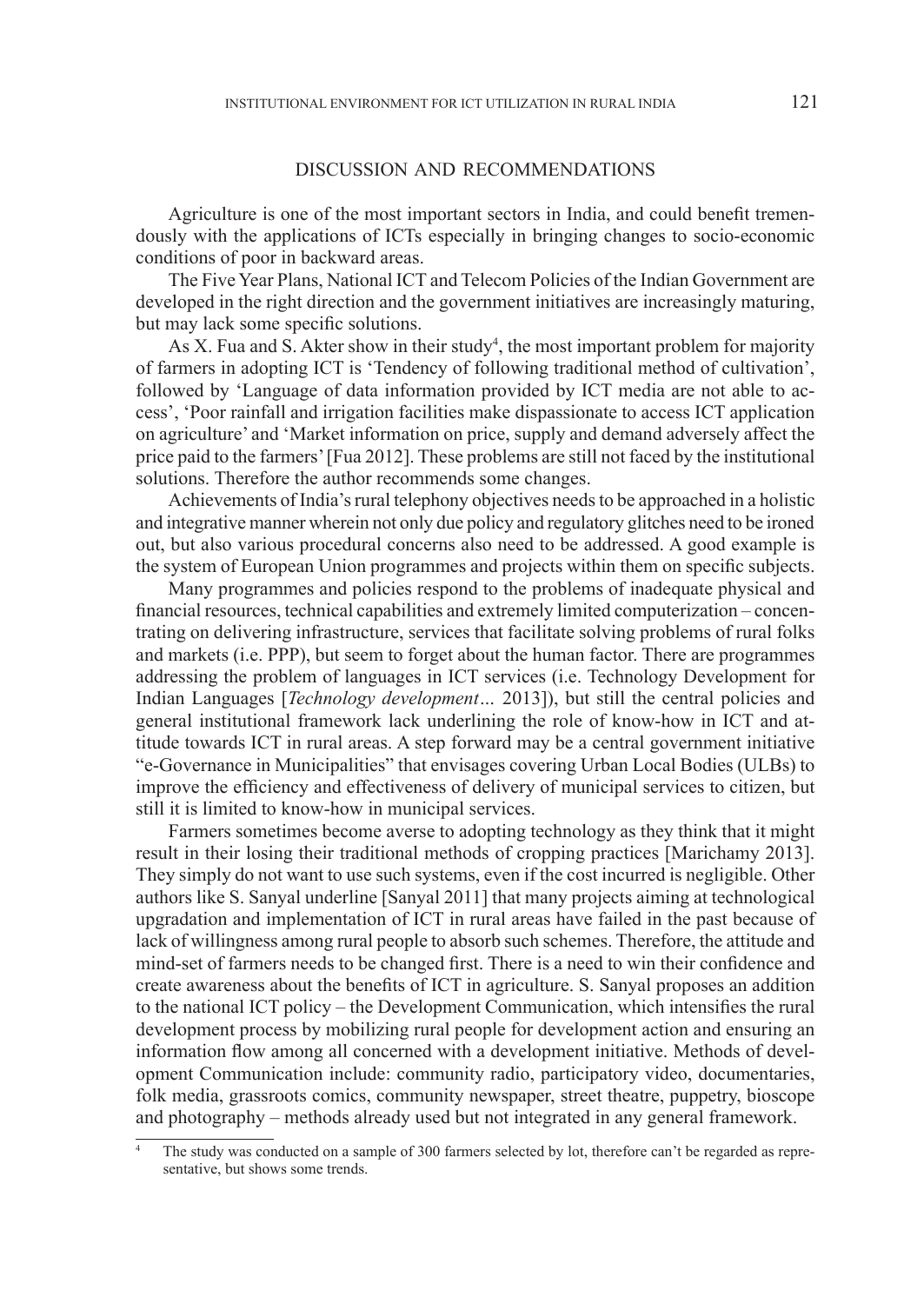Unlike in European Union, there are no accessible, official, comprehensive, quantitative analyses or reports of fulfilling the millennium goals, the national plans; nor are there any reports on on-going, completed or interrupted projects. The absence of comprehensive information on the projects suggests that projects need to be more carefully documented, information on the projects needs to be more readily available and project evaluations need to be shared [Qaisar et al. 2011].

There is a needed for a more discriminating attitude towards regulations by TRAI, taking into account specifics of rural regions and supporting its development in the fields of rural markets (rural ICT entrepreneurship), accessibility and affordability.

No rural national policy supports ICT utilisation or ICT entrepreneurship in rural India, nor it uses it in guaranteed employment programme as an option of employment, nor in Aajeevika, a programme aimed at improving skills of the rural folks [*Aajeevika Skills…*  2013]. More cooperation between the Ministry of Rural Development and the Ministry of Communication & Information Technology is needed.

Greater emphasis must be placed on the availability and relevance of services and content in local language or multi-media/accessible format as per needs of target beneficiaries. Capacity building of various stakeholders to use ICTs is essential for the goal of ICT enabled rural development to be achieved. This requires a shift in focus away from purely technology related issues to the evolution of policies, strategies and schemes that ensure cross-sectorial and multi-stakeholder involvement and engagement including most of all the local communities and target beneficiaries themselves**.**

## FURTHER STUDIES

The goal of this study was to assess the current state of institutions in India. There is already a growing body of evidence to show that sound ICT institutions does benefit development goals. However these results do not answer if this correlation is direct or indirect, nor about the strength of the link.

Therefore, as a next step, the author encourages those involved in ICT4D practice and research to consider empirical links that they have worked on, and to review them against the rural development. Further works in the field of ICT4D in rural India are needed to verify the strength of the positive link between ICT institutions and rural development, which will give further possibilities to verify the link in other countries.

#### BIBLIOGRAPHY

- *Aajeevika Skills. Guidelines.* 2013: MRD, Ministry of Rural Development, Government of India, September 2013, http://rural.nic.in/sites/downloads/Aajeevika/aajeevika\_skills\_guidelines\_2013.pdf.
- *Annual Report 2012-13.* 2012 MRD, Ministry of Rural Development, pp. 23-25, http://rural.nic.in/ sites/downloads/annual-report/MoRDEnglish\_AR2012\_13.pdf.
- *Approval of National Policy on Electronics 2012.* 2012*:* PIB, 25-October, Press information Bureau, Government of India, 2012 18:34 IST, http://pib.nic.in/newsite/erelease.aspx?relid=88619.
- Bhor S.Y., Pandey A.C., Raza S.K. 2010: *Implementation of IT-based services in Rural India*, "Journal of High Performance Computing", vol. 1, Issue 1, pp. 6-11, http://www.bioinfo.in/ uploadfiles/ $13\overline{2}56528641\_1\_2$ \_JHPC.pdf.
- *Digital India. A Call for Action.* 2009: Internet and Mobile Association of India (IAMAI), 1/10/2009, http://www.iamai.in/Upload/policy/IAMAI%20-%20Vision%20Document.pdf.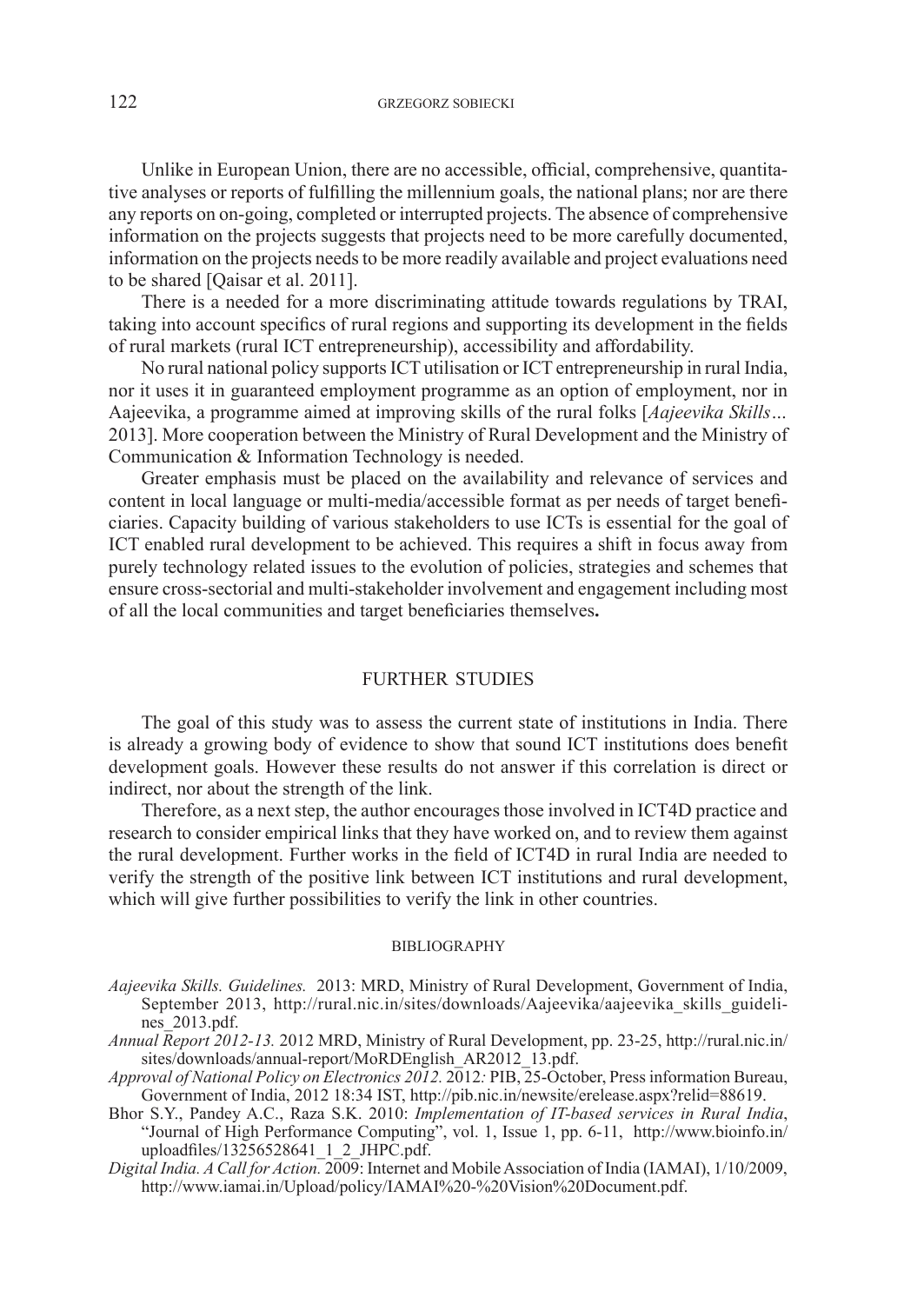- FreedomHouse. 2012: *Freedom on the Net 2012*, http://www.freedomhouse.org/sites/default/files/ India%202012.pdf.
- Fua X., Akter S. 2012: *Impact of Mobile Telephone on the Quality and Speed of Agricultural Extension Services Delivery: Evidence from the Rural e-services Project in India,* Poster prepared for presentation at the International Association of Agricultural Economists (IAAE), Triennial Conference, Foz do Iguaçu, Brazil 18-24 August 2012, http://ageconsearch.umn.edu/bitstream/126798/2/XiaolanAkter1-IAAE2012-ed-1.pdf.
- Garai A., Shadrach B. 2006: *Taking ICT to Every Indian Village: Opportunities and challenges*, "One World South Asia xix", New Delhi, India, http://eprints.rclis.org/7461/1/takingICTvillage.pdf.
- Glendenning C.J., Ficarelli P.P. 2012: *The Relevance of Content in ICT Initiatives in Indian Agriculture*, "The International Food Policy Research Institute (IFPRI) Discussion Paper 01180", April 2012, http://www.ifpri.org/sites/default/files/publications/ifpridp01180.pdf.
- Gulat A.G. 2011: *Role of ICTs in Rural Development*, "Kurukshetra. A Journal on Rural Development", vol. 60, no. 3, January 2011, http://yojana.gov.in/cms/(S(hdo5z43sdi3g5uu5pnomx3m1))/pdf/ Kurukshetra/English/2012/January.pdf.
- Harindranath G., Sein M.K. 2007: *Revisiting the role of ICT in development,* Proceedings of the 9th International Conference on Social Implications of Computers in Developing Countries, São Paulo, Brazil.
- Heeks R. 2008: *ICT4D 2.0: The Next Phase of Applying ICT for International Development*, "Computer" , vol. 41, no. 6, pp.26,33, June 2008, doi: 10.1109/MC.2008.192.
- Hilbert M. 2012: *Toward a Conceptual Framework for ICT for Development: Lessons Learned from the Latin American "Cube Framework",* "Information Technologies and International Development", vol. 8, issue 4 (2012), http://itidjournal.org/itid/article/viewFile/967/408.
- IAMAI: http://www.iamai.in/introabout.aspx.
- *Internet in Rural India 2010.* 2011: Internet and Mobile Association of India (IAMAI), April 2011.
- Kleine D. 2013: *Technologies of choice? ICTs, development, and the capabilities approach*, Cambridge, MA: MIT Press.
- Kumar G., Sankarakumar R. 2012: *Impact of Information and Communication Technology in Agriculture – Perception of the Farmers in Ramanathapuram District*, "International Journal of Statistika and Mathematika", vol. 4, Issue 2, 2012, pp. 33-41, http://statperson.com/Journal/ StatisticsAndMathematics/Article/Volume4Issue2/IJSAM\_4\_2\_3.pdf.
- Marichamy K. 2013: *ICTs initiatives in Indian agriculture*, "Tactful Management Research Journal", vol. 2 , Issue. 1 , Oct 2013, pp. 7, http://tmgt.lsrj.in/UploadedArticles/90.pdf.
- Motes W.C. 2010: *Modern Agriculture and its Benefits: Trends, Implications and Outlook*, March 2010, http://www.globalharvestinitiative.org/Documents/Motes%20-%20Modern%20Agriculture%20and%20Its%20Benefits.pdf.
- NASSCOM: http://www.nasscom.in/vision-and-mission, accsess 2013.
- *National Policy on Electronics.* 2012: NPE, Government of India, http://deity.gov.in/sites/upload\_files/dit/files/Draft-NationalPolicyonElectronics2011\_3102011.pdf.
- *National Telecom Policy.* 1999: NTP, Government of India, http://www.trai.gov.in/Content/ ntp\_1999.aspx.
- *National Telecom Policy.* 2012: NTP, Government of India, http://www.trai.gov.in/WriteReadData/ userfiles/file/NTP%202012.pdf.
- NeGP 1: http://india.gov.in/e-governance/initiatives/central-initiatives, accsess 2013.
- NeGP 2: http://india.gov.in/e-governance/national-e-governance-plan, accsess 2013.
- Pal S.M., Mruthyunjaya, Joshi P.K., Saxena R. 2003: *Institutional Change In Indian Agriculture*, "National Centre for Agricultural Economics and Policy Research (NCAP)>Workshop Proceedings", 2003, http://ageconsearch.umn.edu/bitstream/11869/1/ws03in01.pdf.
- Planning Commission 2006: 11th Five Year Plan 2007-2012, Government of India, http://www. planningcommission.nic.in/plans/planrel/fiveyr/11th/11default.htm.
- Planning Commission 2011: 12<sup>th</sup> Five Year Plan 2012-2017, Government of India, http://www. planningcommission.nic.in/plans/planrel/fiveyr/12th/12default.htm.
- Qaisar T. M., Ali Khan M.M., Alam S. 2011: *Innovative Agricultural Information Services by ICT Projects in India*, "International Journal of Trade, Economics and Finance", vol. 2, no. 4, August 2011, pp. 276-279, http://www.ijtef.org/papers/116-F531.pdf.